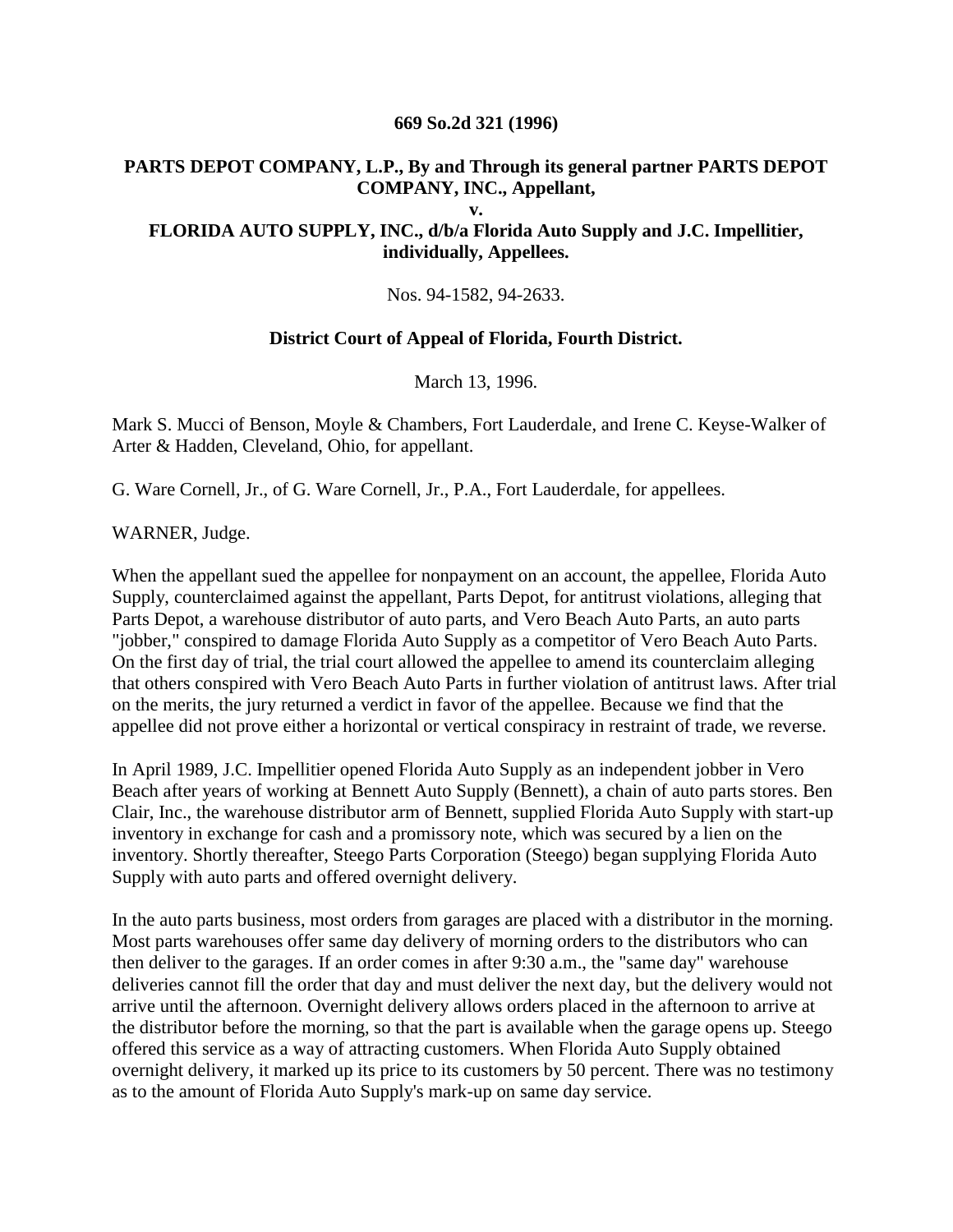In November 1989, Steego sold its assets to Parts Depot, including the account receivable from Florida Auto Supply. On December 15, 1989, the manager of Parts Depot informed Florida Auto Supply that it would no longer do business with Florida Auto Supply. According to Impellitier, this came out of the blue. A day or two later, Impellitier phoned Don Thompson of Parts Depot, a friend of Impellitier, and asked him to look into the termination. Thompson was informed by the Parts Depot president that some independent jobbers had complained that Parts Depot was selling to a Bennett store, thus hurting Parts Depot's independent jobber customers. Thompson told the Parts Depo president that Florida Auto Supply was not a Bennett store and suggested that this could be proven by checking to see if Ben Clair, Inc. or Bennett had filed a UCC lien to protect their inventory. There was a UCC statement on file from Ben Clair. Thompson called Impellitier and told him that because Ben Clair held a UCC lien on Florida Auto Supply, they believed Florida Auto Supply was a Bennett store, even though denied by Florida Auto Supply.

Impellitier testified that being cut off from overnight delivery hurt his business reputation, causing economic problems. For a while in 1992, he found another overnight supplier but that supplier opened its own store in the Vero Beach area and stopped supplying him. He admitted that overnight delivery could be provided by United Parcel Service (UPS), but that service was expensive and would put him at a competitive disadvantage with other retailers.

Vero Beach Auto Parts continued to be serviced by Parts Depot. It was owned by the son of the president of Parts Depot, with a minority share being held by the president. One of Florida Auto Supply's employees testified that he had heard the son state that he would drive Florida Auto Supply out of business. Yet Florida Auto Supply and Vero Beach Auto Parts continued to do business with each other, buying available parts from each other as needed. There were also other jobbers in Vero Beach, some of whom were served by Parts Depot. Three customers of Florida Auto Supply testified that while they used Florida Auto Supply for most of their purchases because it had the lowest prices, they went to other jobbers when they wanted overnight delivery. This was for customer convenience, however, not because of price. Two of the customers testified that they used Vero Beach Auto Parts, and one testified that he used Kirby Auto Parts, when overnight delivery was required. None testified that overnight service was more expensive as a result of Florida Auto Supply's departure from that segment of the market.

In response, the president of Parts Depot testified that the decision not to sell to Florida Auto Supply was prompted by the existence of the UCC filing statement on the inventory of the store. Parts Depot had experienced a competitor removing inventory of one of its customers based on a UCC lien, thereby threatening Parts Depot's security interest on its own account with that customer. Since Ben Clair had filed a UCC lien on Florida Auto Supply's inventory, Parts Depot did not want to be placed in a financially insecure position with a customer again. The president of Parts Depot denied that his decision to refuse Florida Auto Supply an account was because it was in competition with Vero Beach Auto Parts.

Other than the testimony of Thompson that the president of Parts Depot had stated that some independent jobbers had complained about Parts Depot's supplying to Florida Auto Supply, there was no testimony from any independent jobber about any complaints, threats, or agreements with Parts Depot.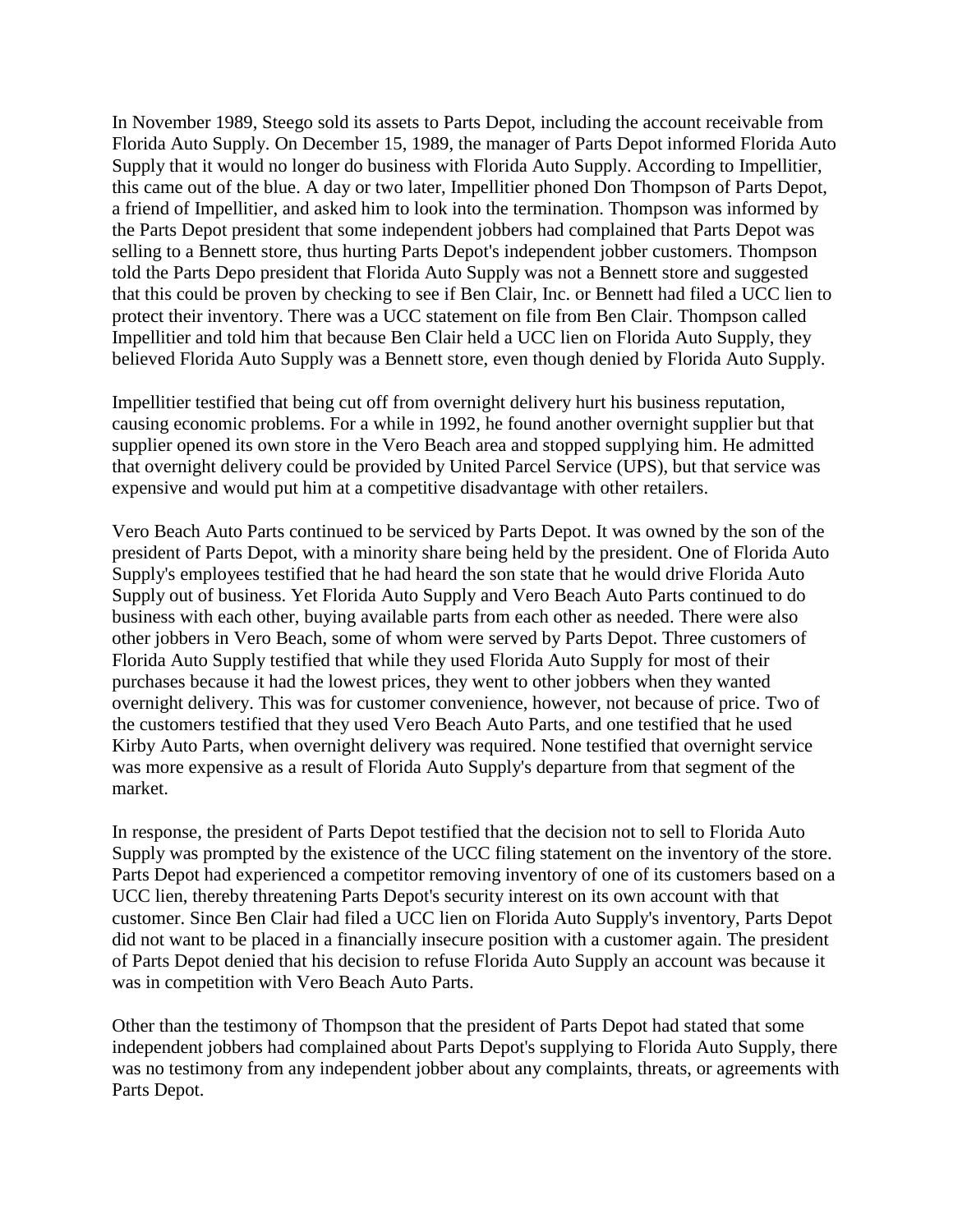The jury returned a verdict for Florida Auto Supply for \$28,000, which the trial court trebled pursuant to section 542.22, Florida Statutes (1989). From the final judgment, the appellant takes this appeal.

The appellant claims that the trial court erred in denying the motion for judgment in accordance with its prior motion for directed verdict, because the appellee failed to prove its case. In ruling on the motion, all evidence must be construed, and all inferences drawn, in the light most favorable to the non-moving party. *See, e.g., Collins v. School Bd. of Broward County,* 471 So.2d 560, 563 (Fla. 4th DCA 1985), *writ dismissed,* 491 So.2d 280 (Fla.1986). Nevertheless, "`[t]he jury's role as the finder of fact does not entitle it to return a verdict based only on confusion, speculation or prejudice; its verdict must be reasonably based on evidence presented at trial.'" *H.L. Moore Drug Exch. v. Eli Lilly & Co.,* 662 F.2d 935, 941 (2d Cir.1981) (quoting *Michelman v. Clark-Schwebel Fiber Glass Corp.,* 534 F.2d 1036, 1042 (2d Cir.), *cert. denied,* 429 U.S. 885, 97 S.Ct. 236, 50 L.Ed.2d 166 (1976)), *cert. denied,* 459 U.S. 880, 103 S.Ct. 176, 74 L.Ed.2d 144 (1982).

While the appellee sued under section 542.18, Florida Statutes (1989), which prohibits conspiracies in restraint of trade, the Legislature has directed courts to rely on comparable federal antitrust statutes in construing this statute. § 542.32, Fla.Stat. (1989). Therefore, we look to federal cases to elucidate what is an agreement in restraint of trade and what proof constitutes a conspiracy.

Case law has categorized restraints on competition as being either vertical or horizontal:

"Vertical" restraints upon competition are those imposed by persons or firms on a different level of the distribution system than the level of the persons or firms receiving the impact of the restraints, e.g., resale price fixing may involve a manufacturer dictating the price at which a dealer sells a product. On the other hand, "horizontal" restraints are those imposed within the same distribution level, e.g., by some dealers refusing to sell to other dealers.

*St. Petersburg Yacht Charters, Inc. v. Morgan Yacht, Inc.,* 457 So.2d 1028, 1031 (Fla. 2d DCA 1984). Horizontal restraints also encompass the situation where dealers conspire to induce the manufacturer to refuse to deal with a particular dealer. *Id.* at 1040.

In "distributor-termination cases" concerning vertical restraints, the Supreme Court has established several important distinctions.

First there is the basic distinction between concerted and independent action a distinction not always clearly drawn by parties and courts. Section 1 of the Sherman Act requires that there be a "contract, combination ... or conspiracy" between the manufacturer and other distributors in order to establish a violation. 15 U.S.C. § 1. Independent action is not proscribed. A manufacturer of course generally has a right to deal, or refuse to deal, with whomever it likes, as long as it does so independently....

The second important distinction in distributor-termination cases is that between concerted action to set prices and concerted action on nonprice restrictions. The former have been *per se* illegal since the early years of national antitrust enforcement. The latter are judged under the rule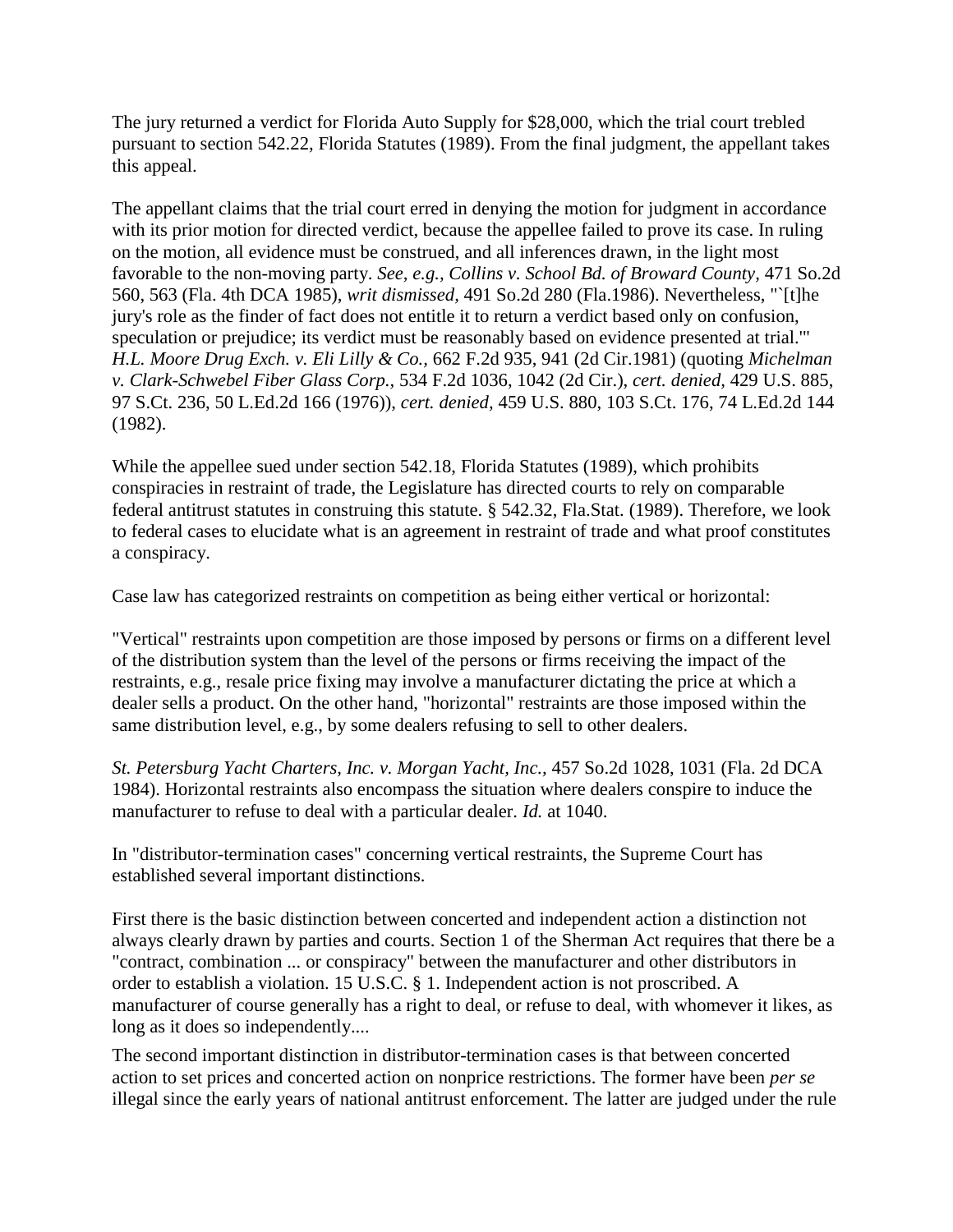of reason, which requires a weighing of the relevant circumstances of a case to decide whether a restrictive practice constitutes an unreasonable restraint on competition.

*Monsanto Co. v. Spray-Rite Serv. Corp.,* 465 U.S. 752, 761, 104 S.Ct. 1464, 1469, 79 L.Ed.2d 775, 783-84 (1984) (citations omitted).

In the instant case, the appellee has alleged both a vertical and a horizontal conspiracy. Neither have been proven in accordance with antitrust law.

The allegations which form the basis for the horizontal conspiracy or group boycott consist of the complaints by other jobbers, none of whom were named, that Parts Depot was selling to a Bennett store. A manufacturer's mere receipt of complaints from its wholesalers or agents who compete with the plaintiff, standing alone, does not constitute a conspiracy. *H.L. Moore Drug Exch.,* 662 F.2d at 941; *Oreck Corp. v. Whirlpool Corp.,* 639 F.2d 75, 80 (2d Cir. 1980), *cert. denied,* 454 U.S. 1083, 102 S.Ct. 639, 70 L.Ed.2d 618 (1981).

Even where a termination follows the receipt of complaints from wholesalers or agents, there is no basis for inferring the existence of concerted action, absent some other evidence of a tacit understanding or agreement with them. Finally, the mere fact that a business reason advanced by a defendant for its cut-off of a customer is undermined does not, by itself, justify the inference that the conduct was therefore the result of a conspiracy. Even if a manufacturer or supplier, acting independently, gave a false or inaccurate reason for its action, whether because of a desire to avoid controversy or some other consideration, this would not violate any legal obligation to the customer, absent proof of a conspiracy or breach of contract.

*H.L. Moore Drug Exch.,* 662 F.2d at 941 (citations omitted).

In the instant case, the only evidence of a horizontal conspiracy was the testimony of Thompson that a few jobbers complained that Parts Depot was selling to a Bennett store. There were no threats or allegations of concerted action between Parts Depot and these unnamed jobbers. Under *H.L. Moore Drug Exchange,* the evidence was insufficient to prove a conspiracy. Moreover, while the appellee sought to demonstrate that the appellant's alleged business reason for cutting off Florida Auto Supply—the UCC lien filed against its inventory—was not credible due to discrepancies in the testimony of the president of Parts Depot, even if the business reason given for terminating the appellee was undermined, it still does not justify an inference that a conspiracy occurred absent some proof of that conspiracy. *Id.* Thus, what we have are two evidentiary facts, neither of which can circumstantially prove, either alone or considered together, that a conspiracy occurred.

The policy reason for why this conduct does not constitute a conspiracy in violation of antitrust laws has been expressed by the Supreme Court in *Monsanto:*

Permitting an agreement to be inferred merely from the existence of complaints, or even from the fact that termination came about "in response to" complaints, could deter or penalize perfectly legitimate conduct. As Monsanto points out, complaints about price-cutters "are natural—and from the manufacturer's perspective, unavoidable —reactions by distributors to the activities of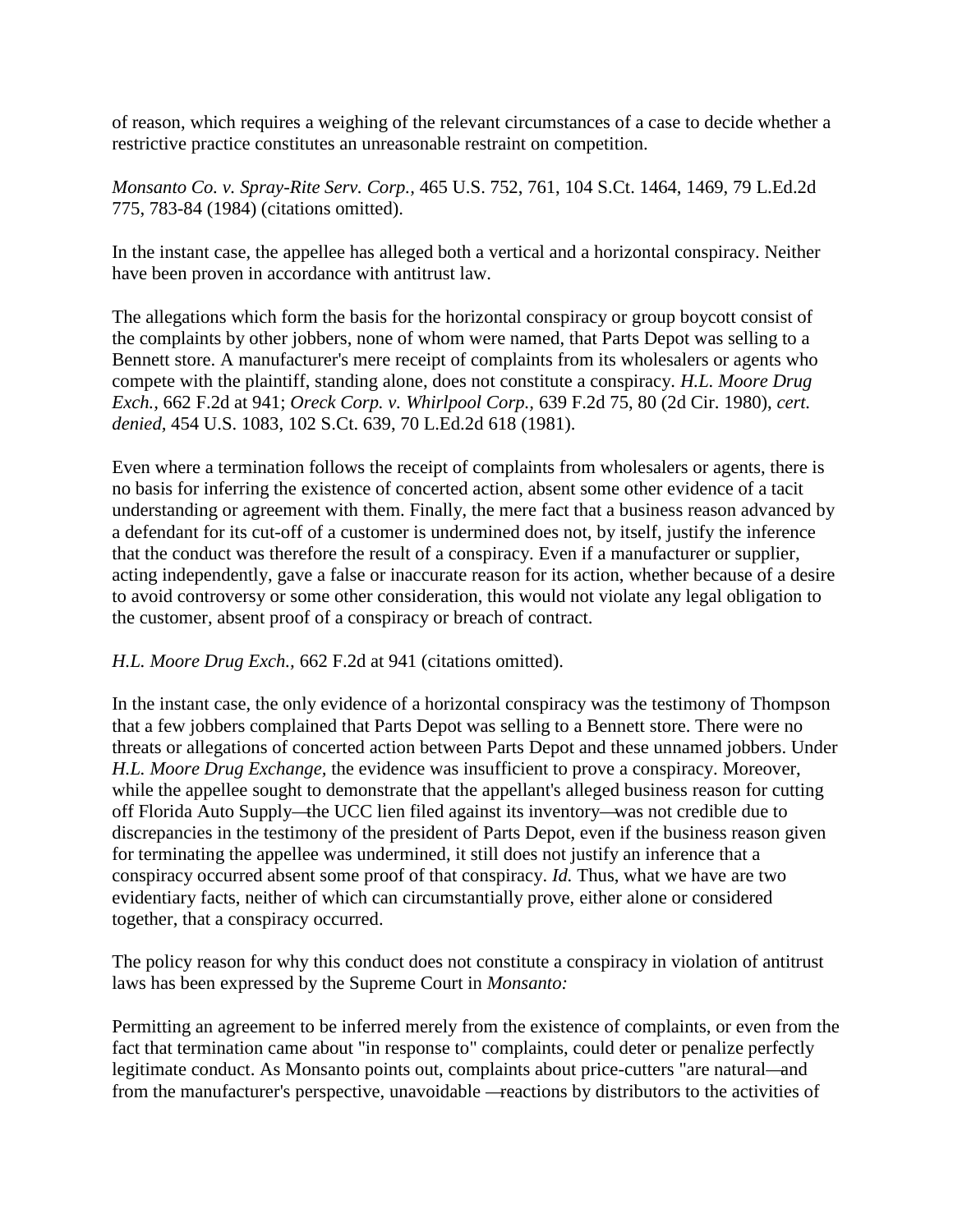their rivals." Such complaints, particularly where the manufacturer has imposed a costly set of nonprice restrictions, "arise in the normal course of business and do not indicate illegal concerted action." Moreover, distributors are an important source of information for manufacturers. In order to assure an efficient distribution system, manufacturers and distributors constantly must coordinate their activities to assure that their product will reach the consumer persuasively and efficiently. To bar a manufacturer from acting solely because the information upon which it acts originated as a price complaint would create an irrational dislocation in the market. In sum, "[t]o permit the inference of concerted action on the basis of receiving complaints alone and thus to expose the defendant to treble damage liability would both inhibit management's exercise of independent business judgment and emasculate the terms of the statute." *Edward J. Sweeney & Sons, Inc. v. Texaco, Inc.,* 637 F.2d 105, 111, n. 2 (CA3 1980), *cert. denied,* 451 U.S. 911, 101 S.Ct. 1981, 68 L.Ed.2d 300 (1981).

465 U.S. at 763-64, 104 S.Ct. at 1470 (citations and footnote omitted).

Instead of a group boycott, the proof shows two conspirators, Parts Depot and Vero Beach Auto Parts. Because these companies are on different functional levels in the distribution scheme, this at best would be a vertical conspiracy, not a horizontal one. Only vertical conspiracies to set prices constitute *per se* violations of antitrust laws. *Monsanto,* 465 U.S. at 761, 104 S.Ct. at 1469. Other violations are governed by the "rule of reason," which requires the plaintiff to prove that a restrictive practice constitutes an unreasonable restraint on competition. *Id.* The appellee produced no evidence on this issue. It did not show what the net economic effect of its removal from the "overnight delivery of auto parts" market had on the availability or price of overnight delivery in Vero Beach. *See, e.g., Oreck Corp. v. Whirlpool Corp.,* 579 F.2d 126, 128 (2d Cir.), *cert. denied,* 439 U.S. 946, 99 S.Ct. 340, 58 L.Ed.2d 338 (1978). Instead, it showed what effect Parts Depot's refusal to sell to Florida Auto Supply had on its financial picture. That is not sufficient. Antitrust laws are for the protection of competition, not for the protection of individual competitors. *See St. Petersburg Yacht,* 457 So.2d at 1047.

In this case, the restraint was Parts Depot's termination of Florida Auto Supply thus eliminating it from its overnight service. Because non-price vertical restraints are governed by the rule of reason, in order to prove a violation, a plaintiff must show that the action actually amounted to an unreasonable restraint on competition. *St. Petersburg Yacht,* 457 So.2d at 1035-1036. "Under [the rule of reason], the fact-finder weighs all of the circumstances of a case in deciding whether a restrictive practice should be prohibited as imposing an unreasonable restraint on competition." *Continental T.V., Inc. v. GTE Sylvania, Inc.,* 433 [U.S.](https://www.courtlistener.com/scotus/yBE/continental-tv-inc-v-gte-sylvania-inc/) 36, 49, 97 S.Ct. 2549, 2557, 53 L.Ed.2d 568, 580 (1977).

Three elements must be alleged and proved under the rule of reason test: 1) that there is a specifically defined market; 2) that the defendants possessed the ability to affect price or output; and 3) that plaintiff's exclusion from the market did affect or was intended to affect the price or supply of goods in that market. *Greenberg v. Mount Sinai Medical Ctr.,* 629 So.2d 252, 257 (Fla. 3d DCA 1993). "It is not enough to allege that plaintiffs were injured; there must be an allegation of harm to competition in general." *Id.*